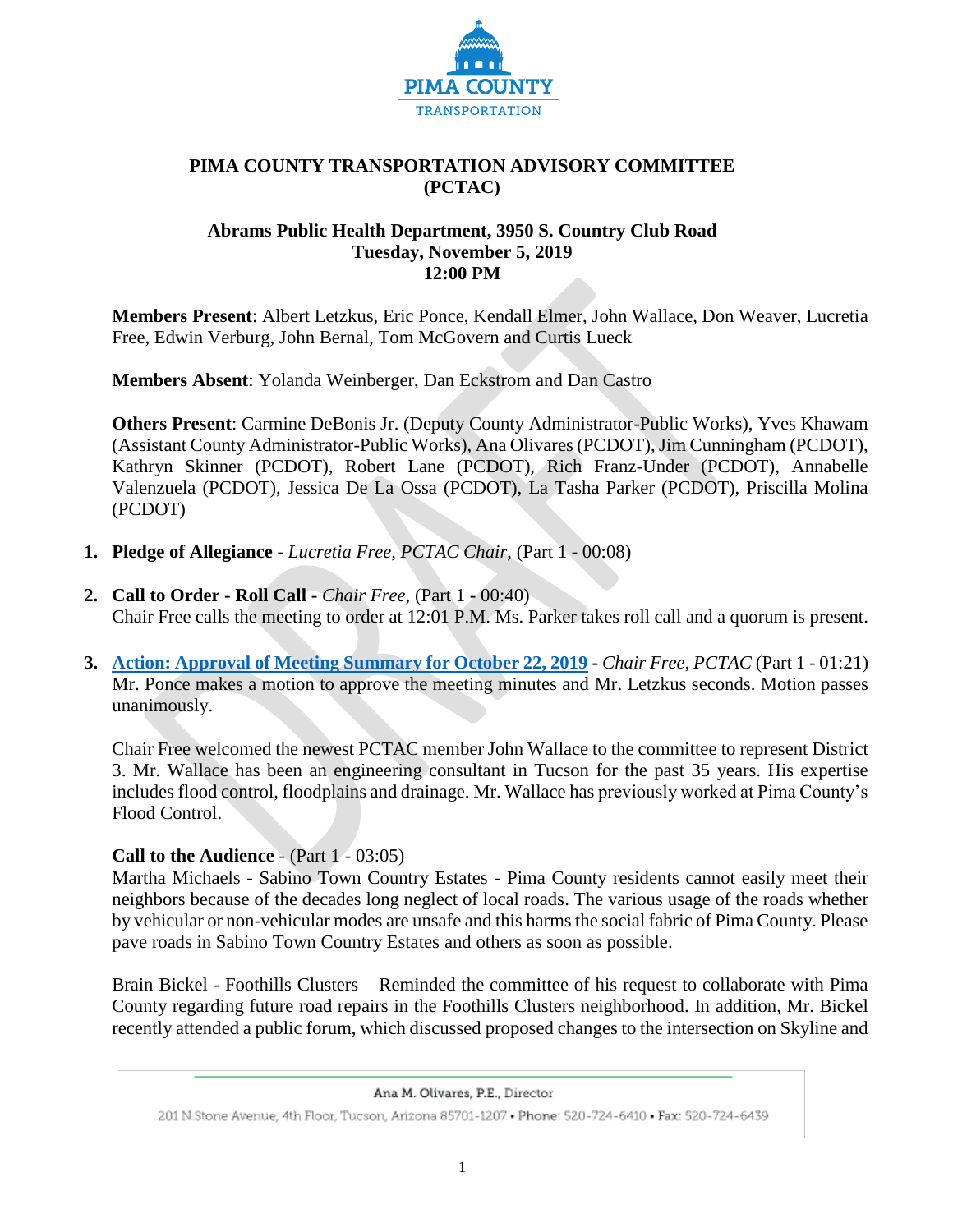Sunrise. He requested additional funding be found to extend the left turn lane from Skyline onto Sunrise during the project for safety reasons.

### **4. [Public Engagement Update](https://webcms.pima.gov/UserFiles/Servers/Server_6/File/Government/Transportation/TransportationAdvisoryCommittee/DocumentsTab/Nov%205,%202019/November%20Public%20Engagement.pdf)** - *Annabelle Valenzuela, PCDOT* (Part 1 - 11:19)

As of October 30<sup>th</sup>, approximately 1954 residents of Pima County have responded to the public engagement survey. Department of Transportation (DOT) has continued to post on social media and extended the call to the audience during scheduled PCTAC meetings until November. DOT is utilizing the Nextdoor application, which is a social network for neighborhoods. Nextdoor has reached out to over 183,000 Pima County residents and an additional 300 responses were received. Ms. Valenzuela and the committee reviewed and discussed the responses received on the survey. Ms. Valenzuela presented a map and table to illustrate the responses received by zip codes and Board of Supervisors District.

Ms. Skinner explained how Survey Monkey automatically searches for commonly used words and how the filter feature works. Ms. Valenzuela presented a list of frequently repeated common words and phrases from the word cloud. The next sub-committee meeting on November 22<sup>nd</sup> will work through the combination of word features. Mr. Verburg suggested having all comments thoroughly read for content analysis. Ms. Olivares requested the sub-committee give guidelines and ideas of what words to review in the open-ended comments.

# **5. Pay-As-You-Go Update** - *Yves Khawam, Assistant County Administrator- Public Works* (Part 2 - 00:17)

Mr. Khawam stated there were three items pertaining to Transportation that were discussed at the BOS Meeting this morning. Agenda Item number 16 was a plan by Supervisor Miller to fund the roads at higher level. One of the problems identified with the plan entails the statuary limitation that cannot spend more than \$.25 cents out of the primary tax for roads. This plan was not approved. The next topic discussed was Agenda Item number 17 in regards to the Pay-As-You-Go policy. It does not bind the BOS each fiscal year but is a directive for staff to prepare the budget to add \$5M to road repairs this fiscal year. It will increase by \$5M each fiscal year until 2023 when it will cap at \$25M. The State Highway User Revenue Fund (HURF) and Vehicle License Tax (VLT) revenue funds will suffice to cover the roadway improvements following fiscal year 2029. Agenda Item number 18 entailed utilizing part of the fund balance of last fiscal year of \$10M for this fiscal year budget on road repairs.

Mr. Letzkus inquired about the Pay-As-You-Go funding. If the BOS approves of the policy, there will be \$36M total funds that can be allocated to this fiscal year with the understanding that \$10M from last fiscal year's balance along with the \$15M from the department and the \$6M from HURF funds. Mr. Letzkus also inquired about the Pavement Condition Index column on the table and how it may be impacted by the Pay-As-You-Go policy. Mr. Khawam stated the PCI columns show what the PCI will be with and without the additional \$10M.

Mr. Bernal asked about the discussion at the BOS meeting with Mr. Huckelberry on the challenges of using General Fund monies collected from taxes in the region because incorporated communities may want a share of those funds. Mr. Khawam stated with the 1997 bond, \$298M was allocated to projects